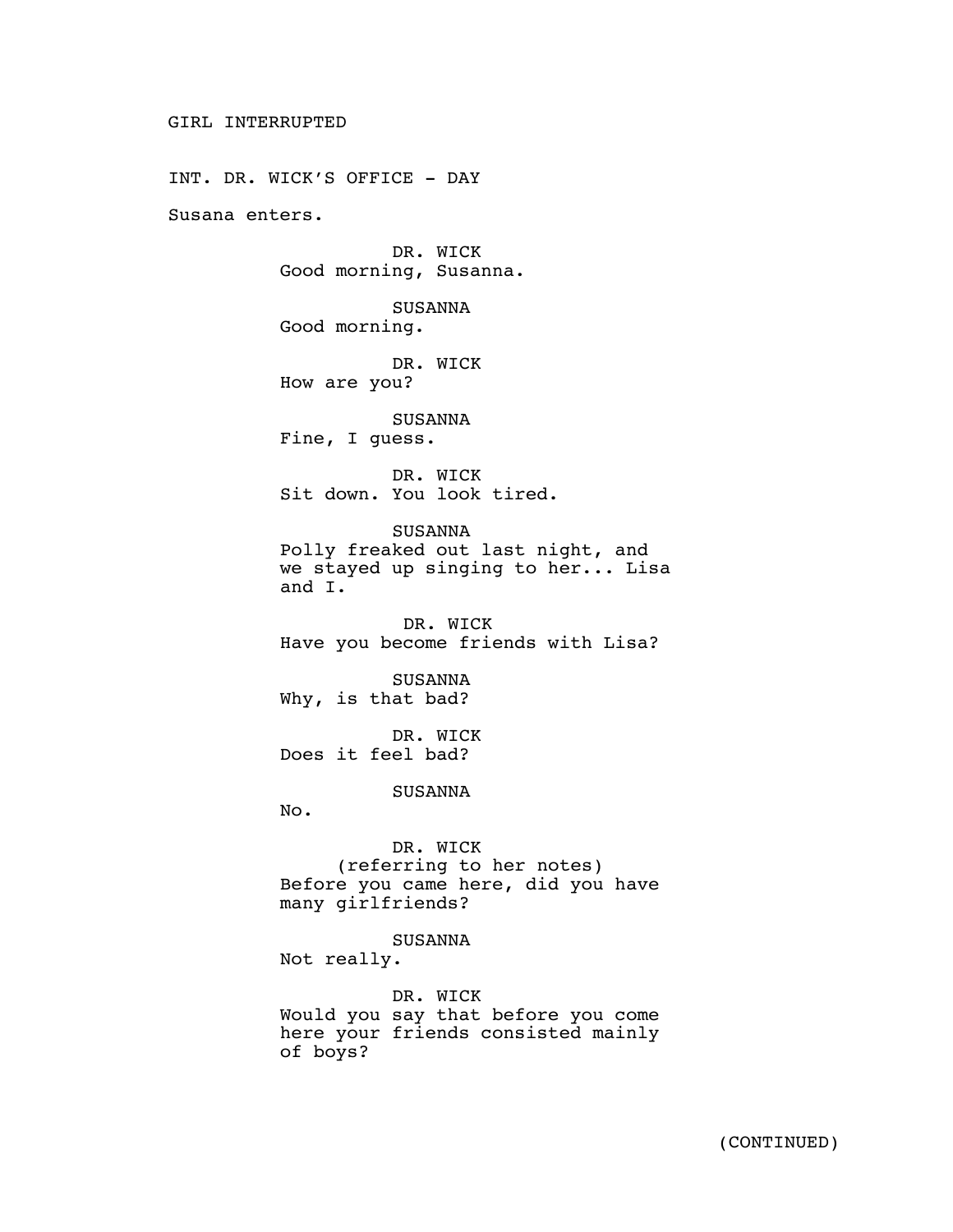# SUSANNA

Does it say in there that I'm promiscuous?

DR. WICK Why do you choose that word?

## SUSANNA

How many guys would I have to sleep with to be considered promiscuous? Textbook promiscuous?

DR. WICK What do you think?

# SUSANNA

Ten, eight, five...and how many girls would a guy my age have to sleep with to be considered promiscuous? Ten, twenty, one hundred and nine?

# DR. WICK

Or someone who is compulsively promiscuous might engage in a sex act with a guest in their room and engage in another sex act on the same day with an orderly.

### SUSANNA

Am I in trouble for kissing an orderly or giving my boyfriend a blow-job?

# DR. WICK

(looking at her notes again) Melvin says you have some very interesting theories about your illness. You believe there is a mystical undertow in life... quicksands or shadows.

### SUSANNA

Yeah, and another one of my theories is that you people don't know what you're doing.

# DR. WICK

Still, you acknowledge that there's a problem coping with this quicksand?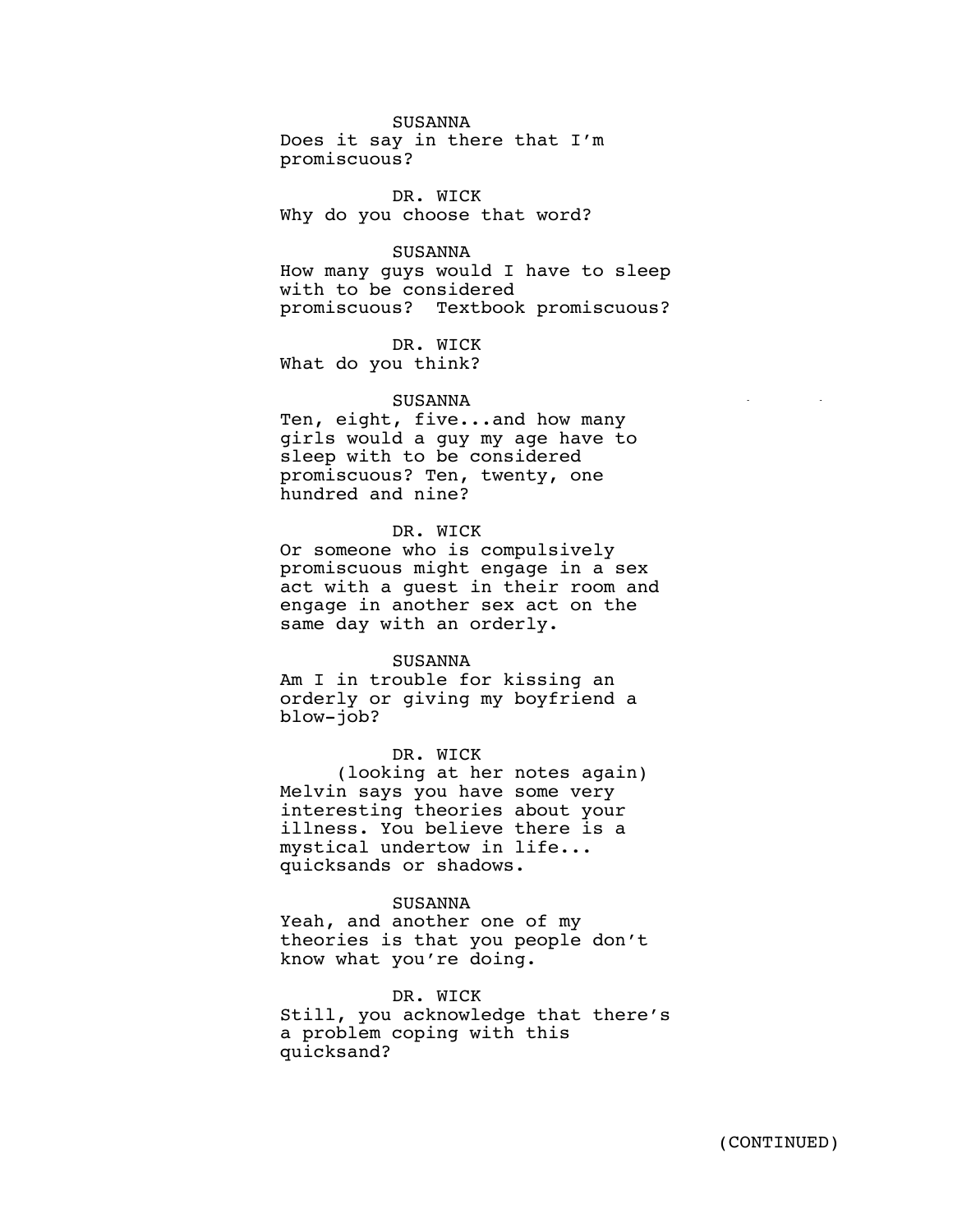# SUSANNA

I have a problem coping with this hospital, and I want to leave.

DR. WICK I can't do that.

SUSANNA

I signed myself in, and I should be able to sign myself out.

DR. WICK

You signed yourself into our care. We decide when you leave. You are not ready for it, Susanna. Your progress has plateaued. Does that disappoint you?

#### SUSANNA

I'm ambivalent. In fact, that's my new favorite word.

DR. WICK Do you know what that means, "ambivalence"?

## SUSANNA

I don't care.

DR. WICK It's your favorite word. I would have thought--

# SUSANNA

It means I don't care. That's what it means.

# DR. WICK

On the contrary, Susanna, ambivalence suggests strong feelings in opposition. The prefix ambi, as in ambidextrous, means both. The rest of it in Latin means vigor. The word suggests that you are torn between two opposing courses of action.

SUSANNA Will I stay, or will I go?

DR. WICK Am I sane, or am I crazy?